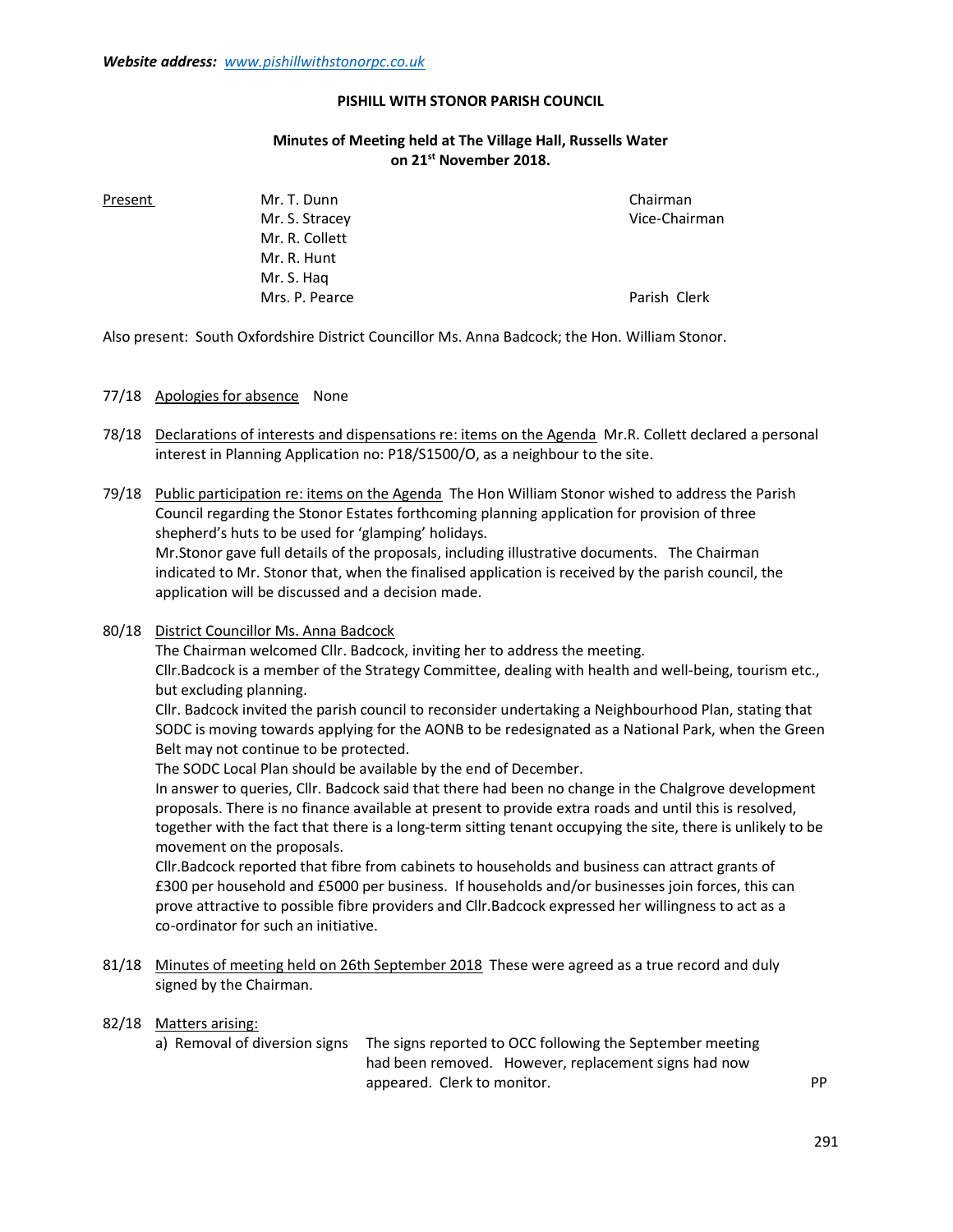# 83/18 Planning Applications

| P18/S1500/O | Marigay, Russells Water Application to be considered at SODC Planning Ctte mtg<br>on 28/11/18. Mr. R. Collett had declared a personal interest in this application<br>and did not enter into the following discussion. |                        |     |
|-------------|------------------------------------------------------------------------------------------------------------------------------------------------------------------------------------------------------------------------|------------------------|-----|
|             | The remaining Parish Councillors discussed this and it was decided that, in                                                                                                                                            |                        |     |
|             | view of the very short notice given announcing the meeting, resulting in the                                                                                                                                           |                        |     |
|             | inability of the Parish Council to be represented, the Chairman should write to                                                                                                                                        |                        | TD. |
|             | the SODC Planning Cttee Chairman reiterating the Parish Council's strong                                                                                                                                               |                        |     |
|             | objections to the proposals.                                                                                                                                                                                           |                        |     |
|             | P18/S2352/LB The Crown, Pishill                                                                                                                                                                                        | SODC approved 29/10/18 |     |
|             | P18/S2567/FUL Bank Farm, Pishill (removal chalk+subsoil)                                                                                                                                                               | SODC approved 19/10/18 |     |
|             | P18/S2568/FUL Bank Farm, Pishill (prpsd new storge barn)                                                                                                                                                               | SODC approved 19/10/18 |     |
|             | P18/S2794/LB The Beehive, Russells Water                                                                                                                                                                               | SODC approved 11/10/18 |     |
|             | P18/S3095/HH Kiln Barn, Russells Water                                                                                                                                                                                 | SODC decision awaited  |     |
|             | P18/S3232/FUL Chiltern Hills Farm, Russells Water                                                                                                                                                                      | SODC decision awaited  |     |
|             | P18/S3403/FUL White Pond Farm, Stonor                                                                                                                                                                                  | SODC decision awaited  |     |
|             | Proposals for Shepherds' Huts at Stonor Park - See item 79/18.                                                                                                                                                         | Application expected.  |     |

\_\_\_\_\_\_\_\_\_\_\_\_\_\_\_\_\_\_\_\_\_\_\_\_\_\_\_\_\_\_\_\_\_\_\_\_\_\_\_\_\_\_\_\_\_\_\_\_\_\_\_\_\_\_\_\_\_\_\_\_\_\_\_\_\_\_\_\_\_\_\_\_\_\_\_\_\_\_\_\_\_\_\_\_\_\_\_\_\_\_\_

84/18 Defibrillators in parish The Clerk had received confirmation that both The Five Horseshoes Public House, Maidensgrove, and The Crown Public House, Pishill, had kindly agreed to accommodate defibrillators on their premises, for which they were sincerely thanked. Discussion followed on the possible position of the Stonor defibrillator, and the Clerk was asked to investigate whether BT would allow this to be situated next to, or near, the telephone box and post box in Stonor. PP provides the state of the store of the store of the store of the store of the store of the store of the store of the store of the store of the store of the store of the store of the store of the store of

84/18 **Finance** 

|  | a) | Parish Council accounts   | The Parish Council had received notification of the<br>resignation of the internal auditor, Mr. Roger Symes, after<br>many years assistance to the parish council. The Clerk<br>is to write to Mr. Symes in gratitude and also to make<br>local enquiries regarding his replacement. | <b>PP</b> |
|--|----|---------------------------|--------------------------------------------------------------------------------------------------------------------------------------------------------------------------------------------------------------------------------------------------------------------------------------|-----------|
|  | b) | Receipts and payments     | The balance at Barclays Bank stands at £4733.16, which<br>does not take into account the CIL payment of £5674.50<br>notified as paid by SODC on 24/10/18.                                                                                                                            |           |
|  |    |                           | The Parish Council had received a letter of thanks from                                                                                                                                                                                                                              |           |
|  |    |                           | the Bix Branch of the Royal British Legion for its donation                                                                                                                                                                                                                          |           |
|  |    |                           | of £100.00 towards the 100 Year Remembrance                                                                                                                                                                                                                                          |           |
|  |    |                           | Commemoration.                                                                                                                                                                                                                                                                       |           |
|  |    |                           | It was discussed and agreed unanimously to continue to                                                                                                                                                                                                                               |           |
|  |    |                           | subsidise the Comet bus, operated through Nettlebed &                                                                                                                                                                                                                                |           |
|  |    |                           | District Good Neighbour Scheme.                                                                                                                                                                                                                                                      |           |
|  |    |                           | The Doris Field Charitable Trust had contributed £1000.00                                                                                                                                                                                                                            |           |
|  |    |                           | towards defibrillator costs. The Chairman had written a                                                                                                                                                                                                                              |           |
|  |    |                           | letter of gratitude to the Trust accordingly.                                                                                                                                                                                                                                        |           |
|  |    |                           | The County Council has also contributed £1500.00 and it is                                                                                                                                                                                                                           |           |
|  |    |                           | hoped that the District Council will grant a further sum, as yet                                                                                                                                                                                                                     |           |
|  |    |                           | undisclosed. (See below 84/18c)                                                                                                                                                                                                                                                      |           |
|  |    | Cheques drawn at meeting: |                                                                                                                                                                                                                                                                                      |           |
|  |    |                           | Ch no: 100551 The Village Hall, Russells Wtr (mtg hire 2 hrs @ £12.00)                                                                                                                                                                                                               | £24.00    |
|  |    |                           | 100552 Nettlebed & Dist. Good Neighbour Sch. (Comet bus-annual pymt)                                                                                                                                                                                                                 | £268.00   |
|  |    |                           | 100553 P.A. Pearce (Clerk's wages, £84pw x 8=672.00+expenses £139.58)                                                                                                                                                                                                                | £811.58   |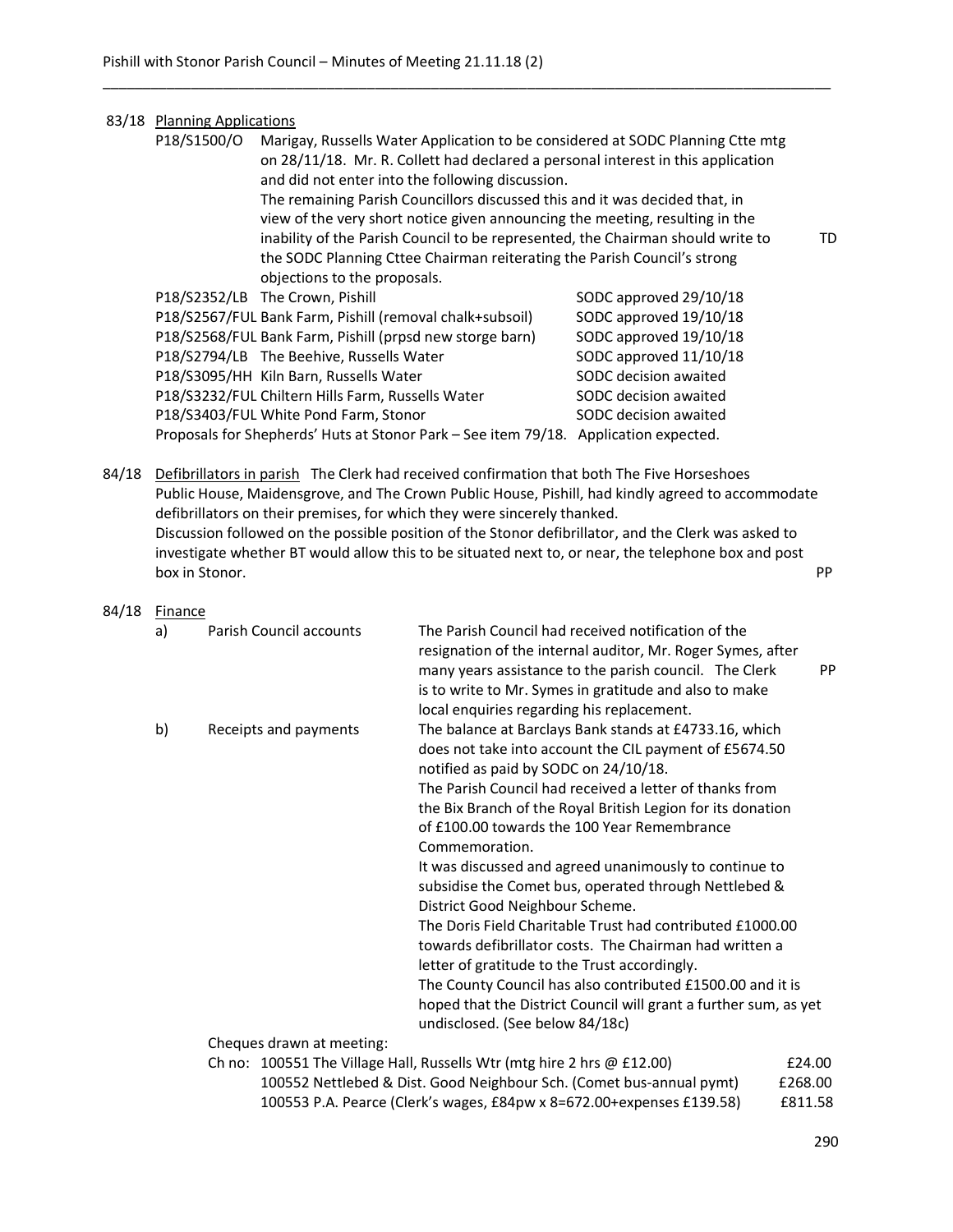### 84/18 Finance (continued)

c) Defibrillator finance

 Despite recording at the last meeting (69/18) that arrangements had been made with Barclays Bank for an account to be renamed and the balance transferred, it transpires that Barclays has actually closed the account. Replacement cheque and paying-in books had been received with the new account name. The closure was discovered when the Clerk used the replacement paying-in book to deposit the Doris Field Charitable Trust grant cheque, which was returned. Temporarily this will be sent to the general Community Account while enquiries are made and a new account established. The grant of £1500.00 from OCC has also been credited to the general account, pending the new account. It is hoped that SODC will also make a grant towards defibrillator provision, currently anticipated to cost £4350.

\_\_\_\_\_\_\_\_\_\_\_\_\_\_\_\_\_\_\_\_\_\_\_\_\_\_\_\_\_\_\_\_\_\_\_\_\_\_\_\_\_\_\_\_\_\_\_\_\_\_\_\_\_\_\_\_\_\_\_\_\_\_\_\_\_\_\_\_\_\_\_\_\_\_\_\_\_\_\_\_\_\_\_\_\_\_\_\_\_\_\_

### d) Budget and SODC Precept request for 2019-20

 The Budget had been circulated to the parish councillors prior to the meeting. Mr. Hunt requested that the figure for 'Salt provision' be altered to read 'Salt application' and the figure altered from £100.00 to £280.00 reflecting a possible need for two visits by Mr. Derek Cheriton for snow clearance during the winter. This was agreed unanimously. Clerk to make amendments to budget. PPP The possibility of an election during the forthcoming year was discussed but decided that there was no need to add additional funding to the budget. After discussion it was agreed unanimously that, when the notification was received from SODC, the Clerk should request the same precept figure as 2018/19, i.e. £4800.00. PP

### 85/18 Parish Communications

a) Vision ICT website providers

 The Clerk had experienced problems with emails recently and had requested help from the website providers. The advice received was difficult to follow, and Mr.Haq had assisted with solving the difficulties; it was agreed that better back-up procedures should be followed the state of the state of the state of the state of the state of the SH/PP state of the SH/PP state of the SH/PP state of the SH/PP state of the SH/PP state of the SH/PP state of the SH/PP state of the SH/PP state

 b) Households without broadband Mr.Haq had spoken to Craig Bower of Better Broadband for Oxfordshire (at Craig.Bower@Oxfordshire.gov.uk) who is encouraging the parish council to establish which houses still require broadband. Mr.Haq requested that parishioners should contact Mr Bower direct, or the Parish Council, who will then contact Mr Bower on their behalf.

## 86/18 Roads

- a) B480 On-going problems with potholes, some of which had been filled, but others returned. Clerk to continue notifying OCC Highways. PP
	-
- b) Maidensgrove Common and winter gritting Mr.Cheriton had received confirmation from the NFU re: insurance.

### 87/18 Commons Report

a) Gated footpath across common land at Russells Water:

 This problem persists, with the gates remaining in position. The land is Common Land which is owned by Lord Camoys and the gates have been erected on land not owned by the householder who has put them in place. By law it is not permissible to obstruct Common Land and it is expected that Lord Camoys will be instructing that they should be removed.

- 88/18 Footpaths Report Nothing to report
- 89/18 Refuse and Waste Management Nothing to report